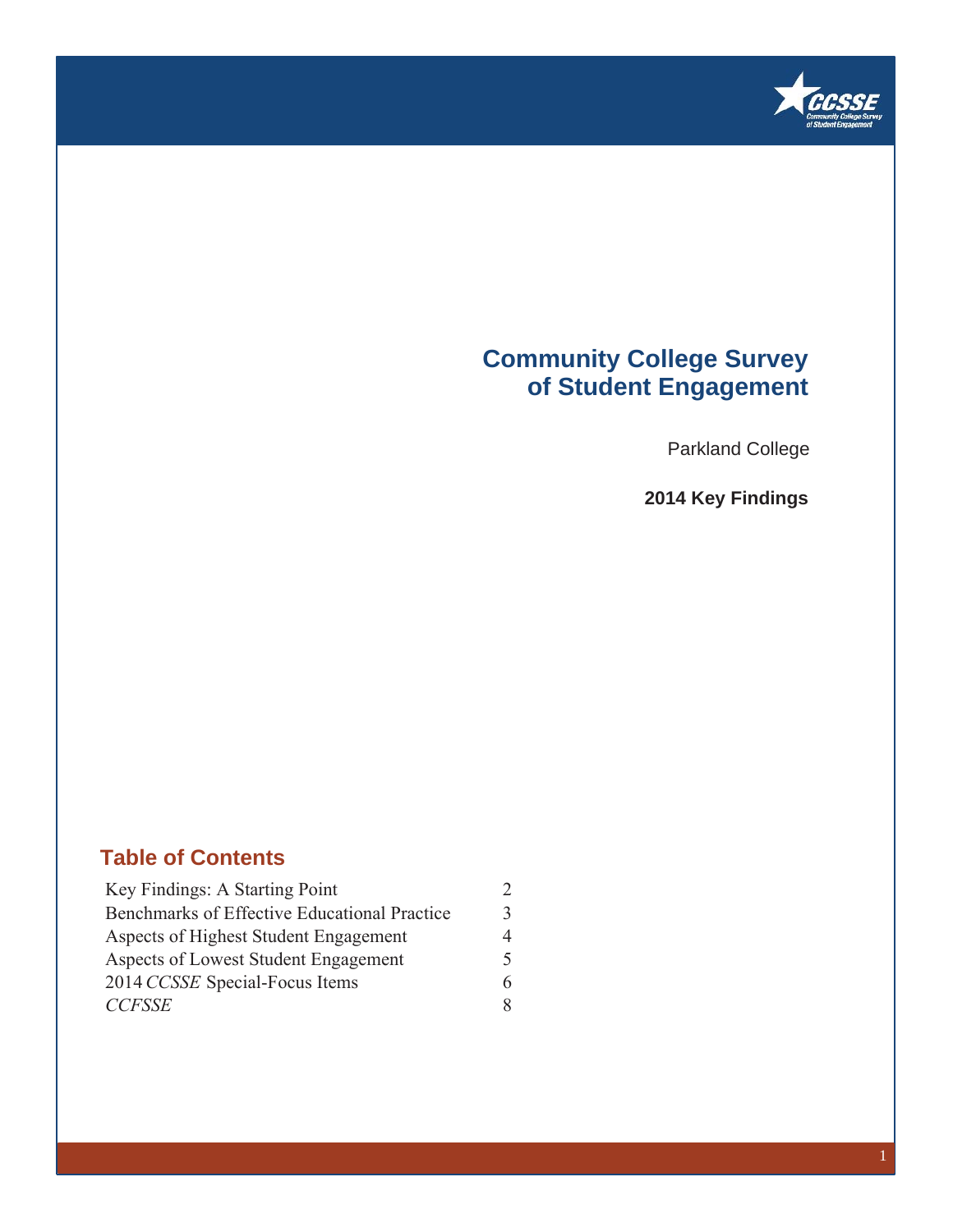

# Key Findings: A Starting Point

The Key Findings report provides an entry point for reviewing results from your administration of the 2014 Community College Survey of Student Engagement (*CCSSE* ). The report provides college-specific data in an easy-to-share format including benchmark comparisons between the college, top-performing colleges, and the *CCSSE* cohort. It also highlights aspects of highest and lowest student engagement at the college, as well as results from five of the *CCSSE* special-focus items on promising educational practices. Select faculty survey data are also highlighted.

### **Promising Practices for Student Success**

In each annual administration, *CCSSE* has included special-focus items to allow participating colleges and national researchers to delve more deeply into areas of student experience and institutional performance of great interest to the field. The 2014 special-focus items are part of an ongoing national research project focused on community college students' participation in a defined collection of promising practices for which there is emerging evidence of effectiveness in strengthening student learning, persistence, and attainment. This work will link data from the *CCSSE* special-focus items; related items on the faculty survey (*CCFSSE* ), which explore the extent of faculty members' use of the identified promising practices in their teaching; and institutional data collected from the Community College Institutional Survey (CCIS) that address questions about how these promising practices are implemented across varied institutions.

This data collection will provide empirical confirmation of promising educational practices in community colleges, quantification of the extent to which those practices are part of the current experience of our students, and information about whether participation in these types of practices varies across subgroups of students. Ongoing data analysis will provide new evidence of how student participation in these practices is related to overall student engagement, academic progress, and college completion.

### **Benchmark Overview by Enrollment Status**

Figure 1 below represents your institution's *CCSSE* benchmark scores by students' enrollment status.



2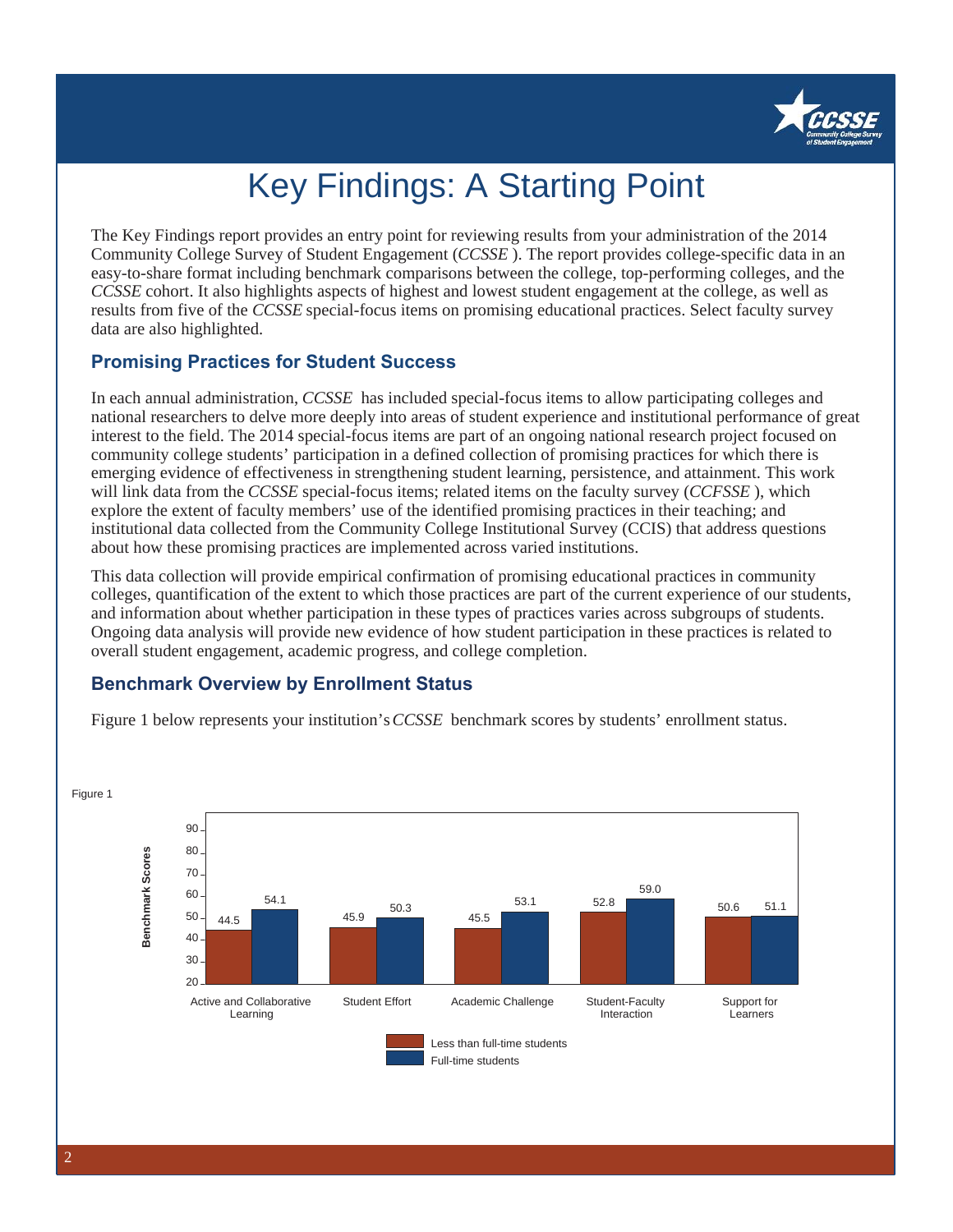

## Benchmarks of Effective Educational Practice

#### The *CCSSE* benchmarks are groups of

conceptually related survey items that address key areas of student engagement. The five benchmarks denote areas that educational research has shown to be important to students' college experiences and educational outcomes. Therefore, they provide colleges with a useful starting point for looking at institutional results and allow colleges to gauge and monitor their performance in areas that are central to their work. In addition, participating colleges have the opportunity to make appropriate and useful comparisons between their performance and that of groups of other colleges.

Performing as well as the national average or a peer-group average may be a reasonable initial aspiration, but it is important to recognize that these averages are sometimes unacceptably low. Aspiring to match and then exceed highperformance targets is the stronger strategy.

Community colleges can differ dramatically on such factors as size, location, resources, enrollment patterns, and student characteristics. It is important to take these differences into account when interpreting benchmark scores—especially when making institutional comparisons. The Center for Community College Student Engagement has adopted the policy "Responsible Uses of *CCSSE* and *SENSE* Data," available at **www.cccse.org**.

*CCSSE* uses a three-year cohort of participating colleges in all core survey analyses. The current cohort is referred to as the 2014 *CCSSE* Cohort (2012-2014) throughout all reports.

## *CCSSE* Benchmarks

#### ఴ **Active and Collaborative Learning**

Students learn more when they are actively involved in their education and have opportunities to think about and apply what they are learning in different settings. Through collaborating with others to solve problems or master challenging content, students develop valuable skills that prepare them to deal with real-life situations and problems.

#### **★ Student Effort**

Students' own behaviors contribute significantly to their learning and the likelihood that they will successfully attain their educational goals.

### ఴ **Academic Challenge**

Challenging intellectual and creative work is central to student learning and collegiate quality. These survey items address the nature and amount of assigned academic work, the complexity of cognitive tasks presented to students, and the rigor of examinations used to evaluate student performance.

#### ఴ **Student-Faculty Interaction**

In general, the more contact students have with their teachers, the more likely they are to learn effectively and to persist toward achievement of their educational goals. Through such interactions, faculty members become role models, mentors, and guides for continuous, lifelong learning.

#### ఴ **Support for Learners**

Students perform better and are more satisfied at colleges that provide important support services, cultivate positive relationships among groups on campus, and demonstrate commitment to their success.

For further information about *CCSSE* benchmarks, please visit **www.cccse.org**.



\*Top-Performing colleges are those that scored in the top 10 percent of the cohort by benchmark.

Notes: Benchmark scores are standardized to have a mean of 50 and a standard deviation of 25 across all respondents. For further information about how benchmarks are computed, please visit **www.cccse.org**.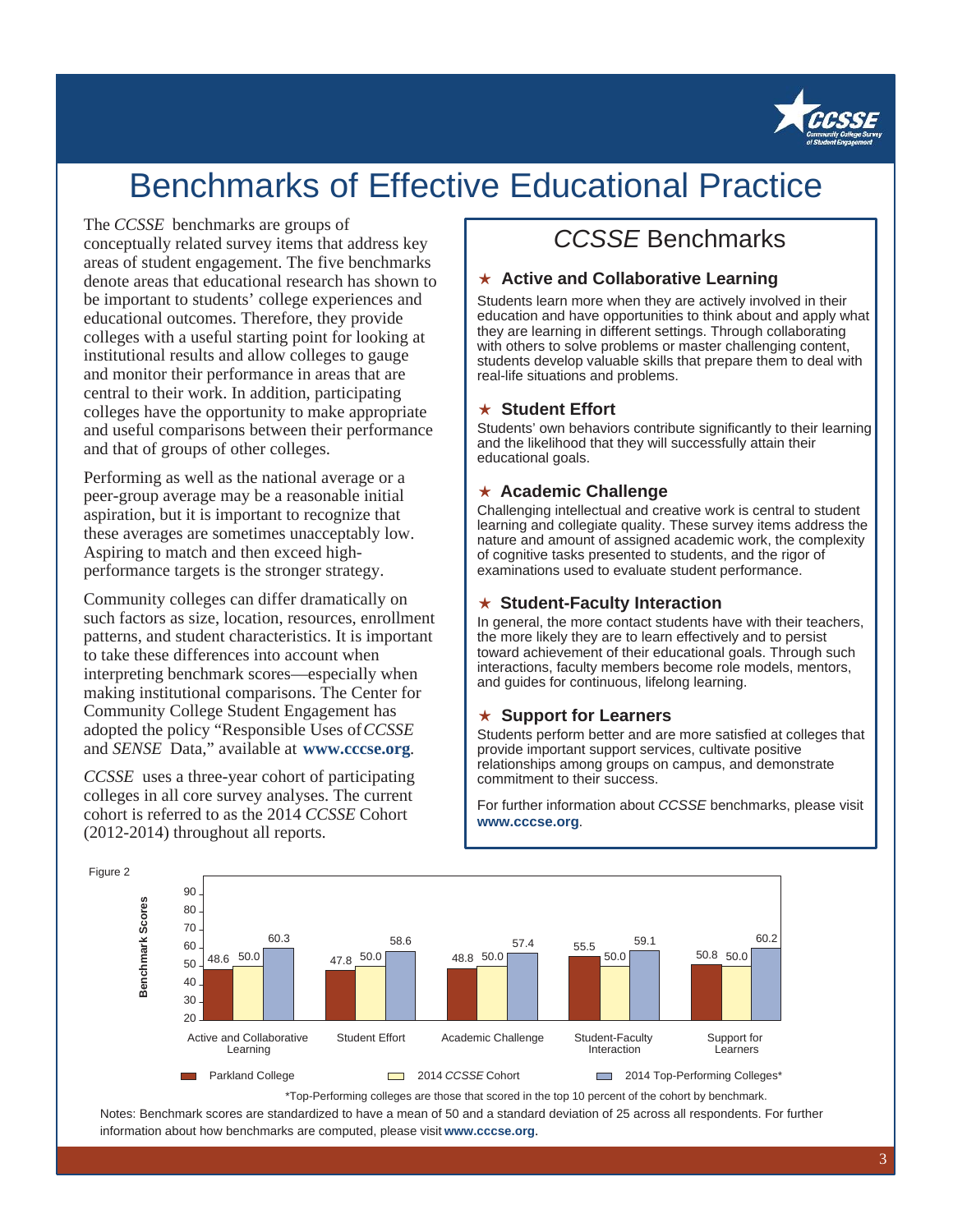

# Aspects of Highest Student Engagement

Benchmark scores provide a manageable starting point for reviewing and understanding *CCSSE* data. One way to dig more deeply into the benchmark scores is to analyze those items that contribute to the overall benchmark score. This section features the five items across all benchmarks (excluding those for which means are not calculated) on which the college scored highest and the five items on which the college scored lowest relative to the 2014 *CCSSE* Cohort.

The items highlighted on pages 4 and 5 reflect the largest differences in mean scores between the institution and the the 2014 *CCSSE* Cohort. While examining these data, keep in mind that the selected items may not be those that are most closely aligned with the college's goals; thus, it is important to review all institutional reports on the *CCSSE* online reporting system at **www.cccse.org**.

Figure 3 displays the aggregated frequencies for the items on which the college performed most favorably relative to the 2014 *CCSSE* Cohort. For instance, 70.8% of Parkland College students, compared with 64.3% of other students in the cohort, responded *often* or *very often* on item 4k. It is important to note that some colleges' highest scores might be lower than the cohort mean.



Student-Faculty Interaction 4n Discussed ideas from your readings or classes with instructors outside of class

Student-Faculty Interaction 4q Worked with instructors on activities other than coursework

Notes:

For Item(s) 4 (except 4e), *often* and *very often* responses are combined.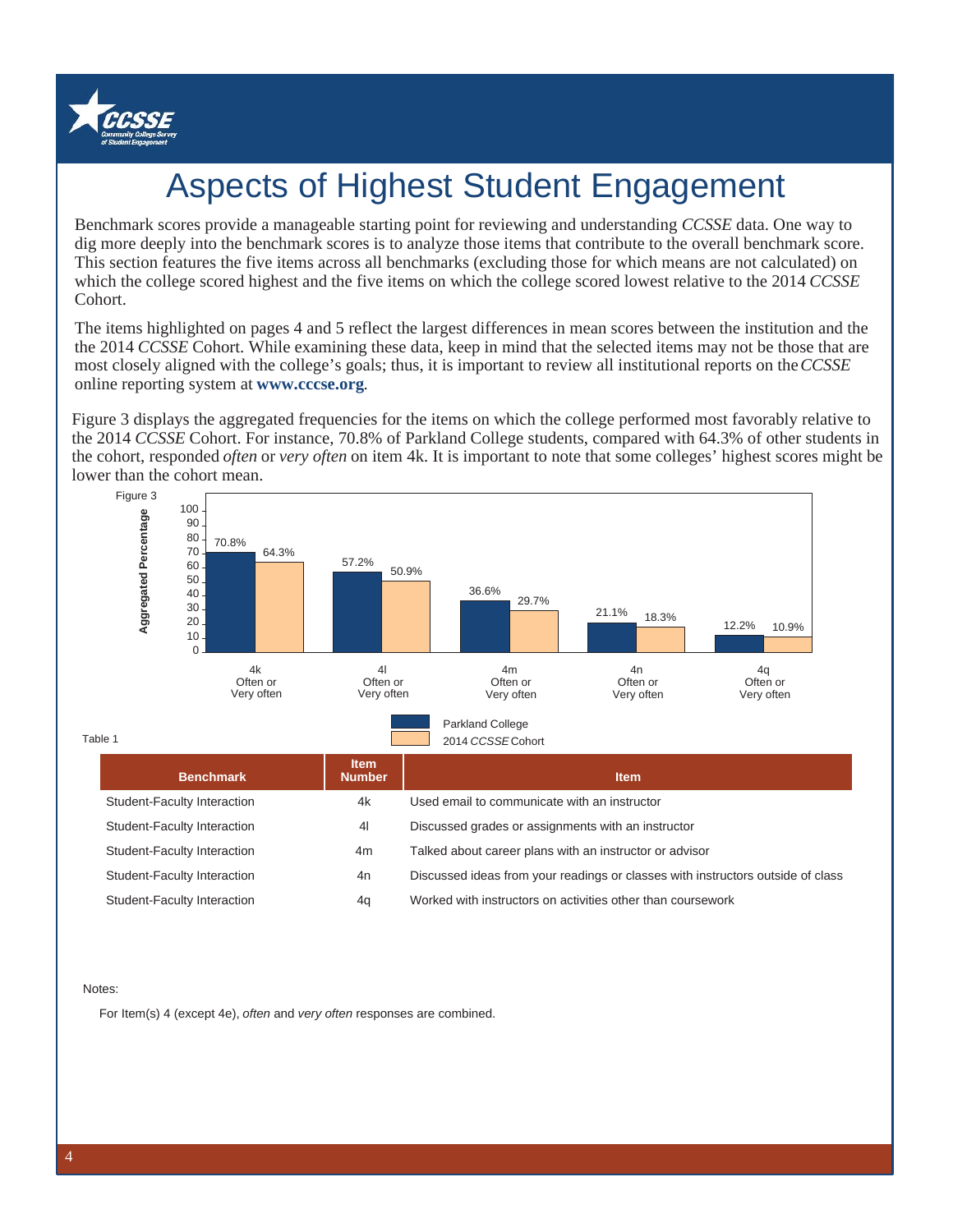

## Aspects of Lowest Student Engagement

Figure 4 displays the aggregated frequencies for the items on which the college performed least favorably relative to the 2014 *CCSSE* Cohort. For instance, 25.7% of Parkland College students, compared with 32.4% of other students in the cohort, responded *often* or *very often* on item 4b. It is important to note that some colleges' lowest scores might be higher than the cohort mean.



#### Table 2

| <b>Benchmark</b>                  | <b>Item</b><br><b>Number</b> | <b>Item</b>                                                                                                                                                           |  |  |  |
|-----------------------------------|------------------------------|-----------------------------------------------------------------------------------------------------------------------------------------------------------------------|--|--|--|
| Active and Collaborative Learning | 4b                           | Made a class presentation                                                                                                                                             |  |  |  |
| Active and Collaborative Learning | 4g                           | Worked with classmates outside of class to prepare class assignments                                                                                                  |  |  |  |
| Academic Challenge                |                              | Mark the box that best represents the extent to which your examinations during<br>the current school year have challenged you to do your best work at this<br>college |  |  |  |
| <b>Student Effort</b>             | 13e1                         | Frequency: Skill labs (writing, math, etc.)                                                                                                                           |  |  |  |
| <b>Student Effort</b>             | 13h1                         | Frequency: Computer lab                                                                                                                                               |  |  |  |

#### Notes:

For Item(s) 4 (except 4e), *often* and *very often* responses are combined. For Item 7, *5, 6,* and *7* responses on the 1 - 7 challenge scale are combined. For Item(s) 13, *sometimes* and *often* responses are combined.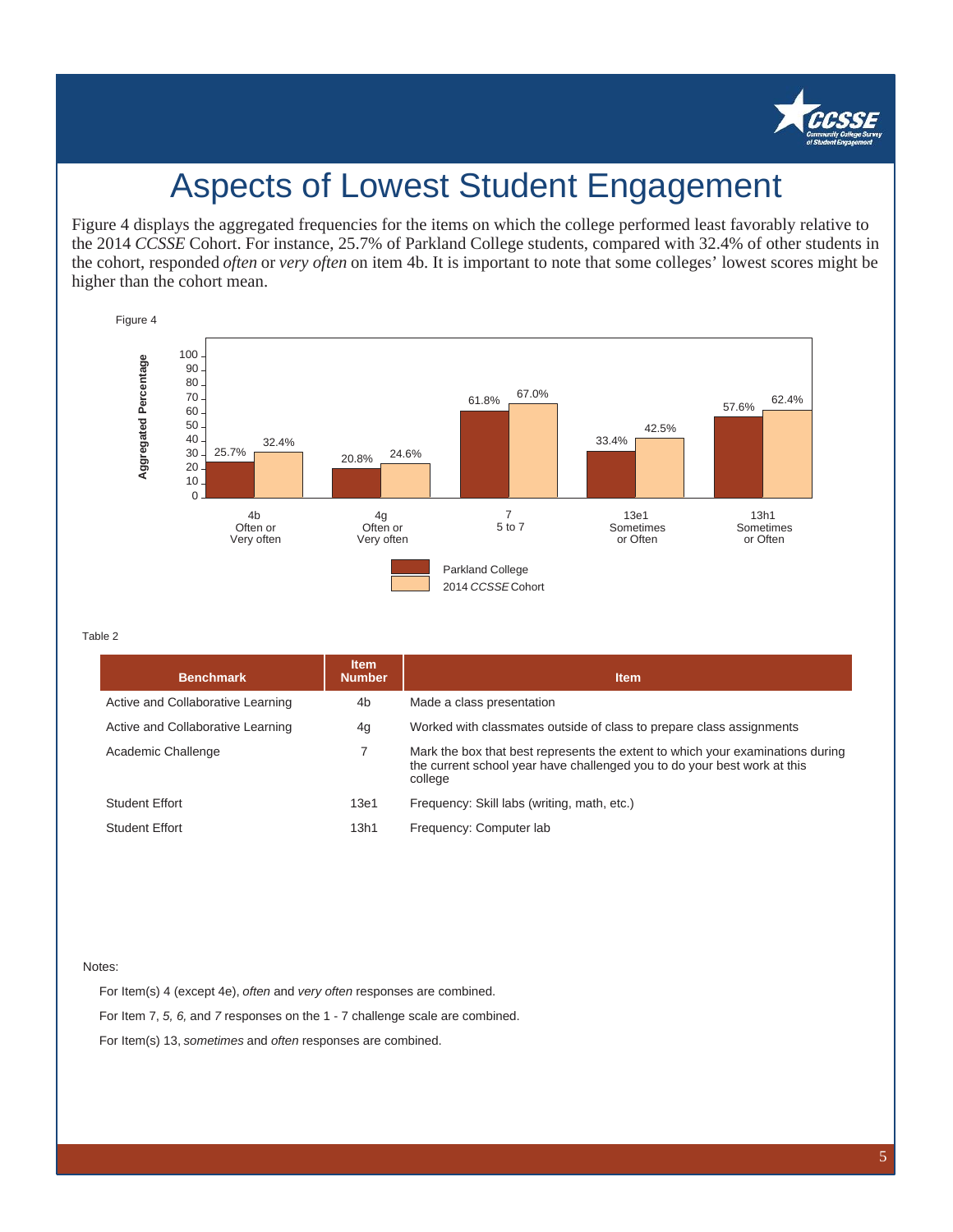

# 2014 *CCSSE* Special-Focus Items

and the field at large to further explore fundamental areas of student engagement. The 2014 special-focus items The Center adds special-focus items to *CCSSE* each year to augment the core survey, helping participating colleges continue to elicit new information about students' experiences associated with promising educational practices such as early registration, orientation, freshman seminars, organized learning communities, and student success courses. Frequency results from the first five promising practices items for your college and the *CCSSE* promising practices respondents are displayed across pages 6 and 7.

Figure 5: During the current term at this college, I completed registration before the first class sessions(s).

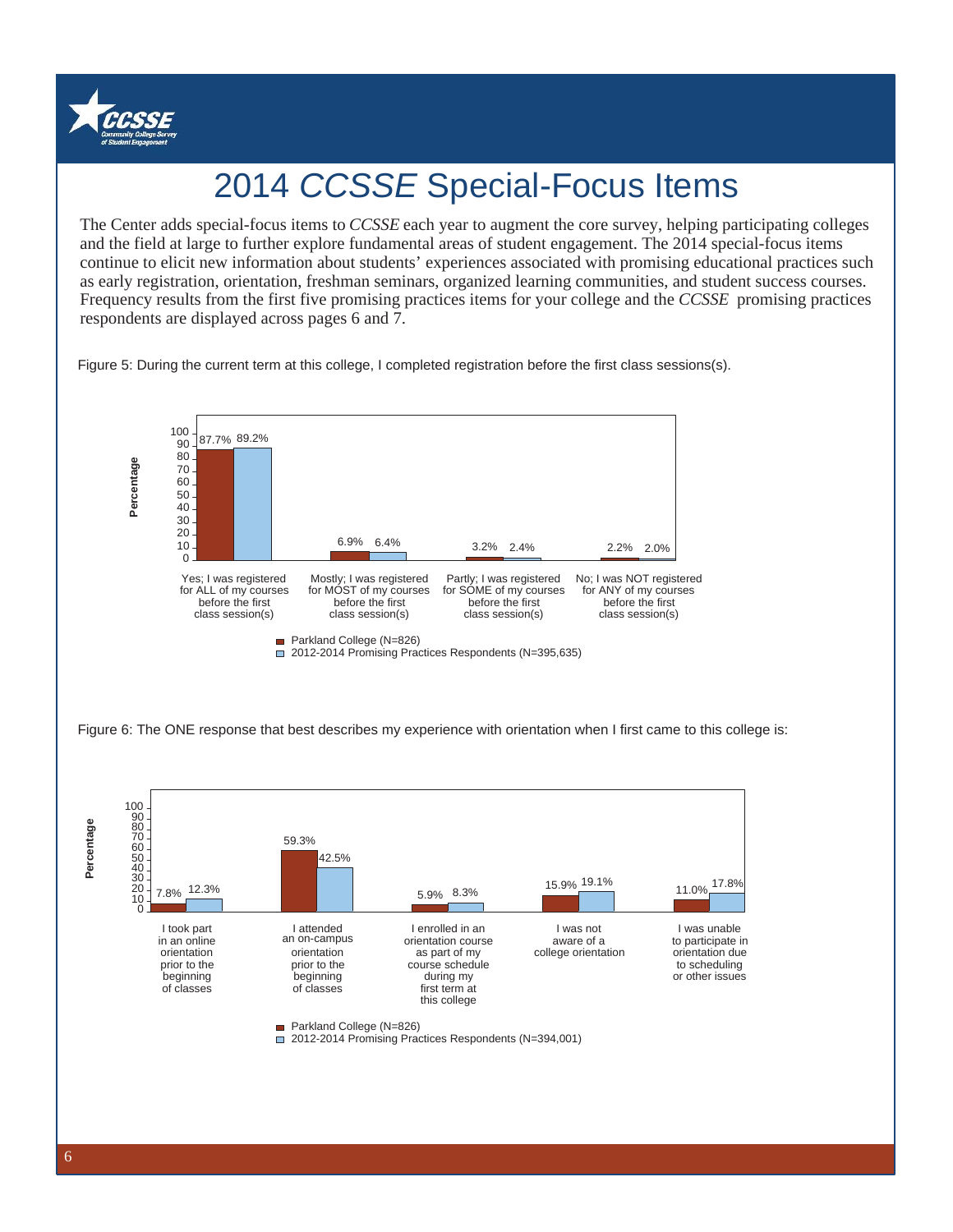



Figure 7: During my first term at this college, I participated in a structured experience for new students (sometimes called a "freshman seminar" or "first-year experience").

Figure 8: During my first term at this college, I enrolled in an organized "learning community" (two or more courses that a group of students take together).



Parkland College (N=796)

2012-2014 Promising Practices Respondents (N=381,813)

Figure 9: During my first term at this college, I enrolled in a student success course (such as a student development, extended orientation, student life skills, or college success course).